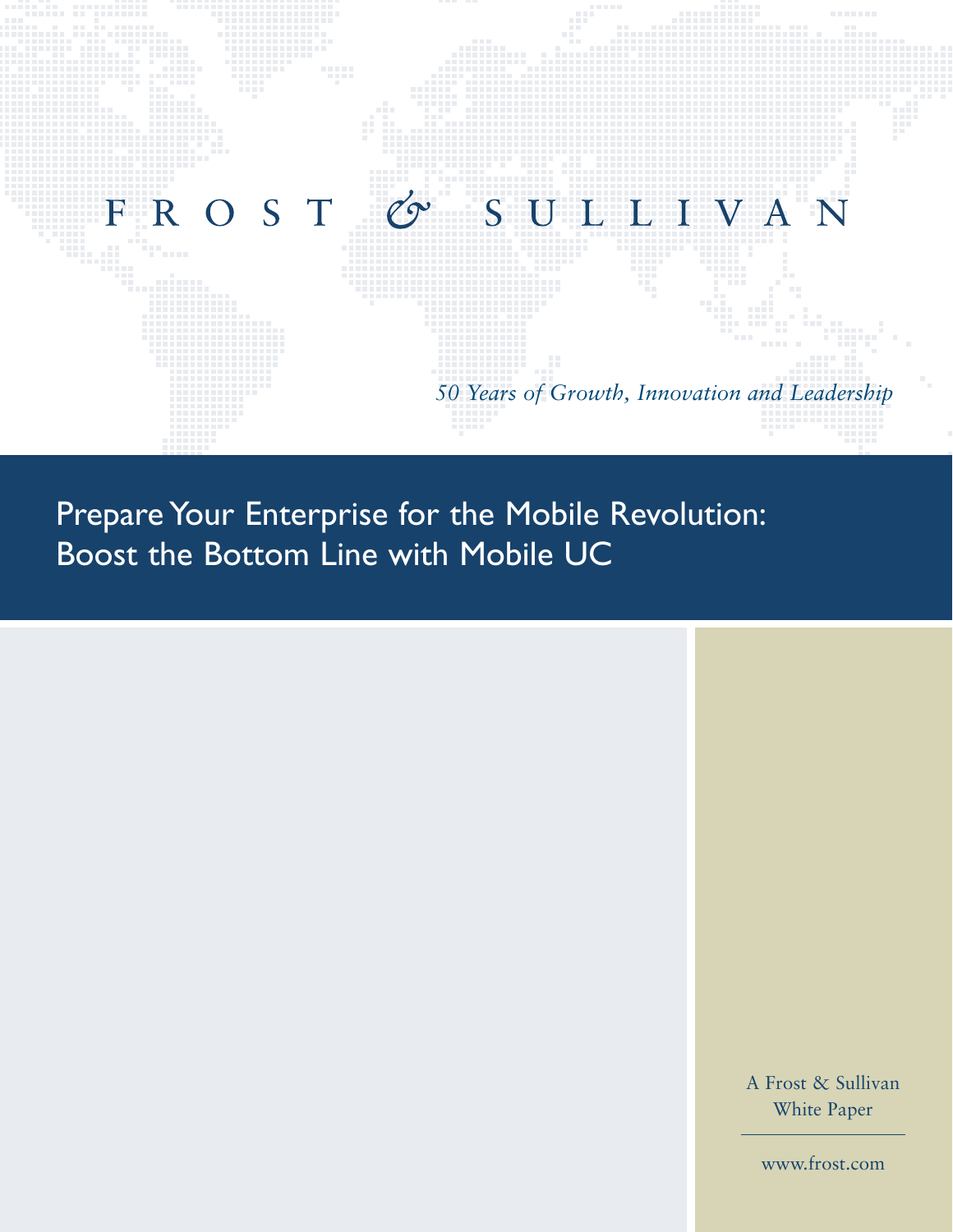| Multiple User Identities: Balancing Business and Personal 7 |  |
|-------------------------------------------------------------|--|
|                                                             |  |
|                                                             |  |
|                                                             |  |
|                                                             |  |
|                                                             |  |
|                                                             |  |

# **CONTENTS**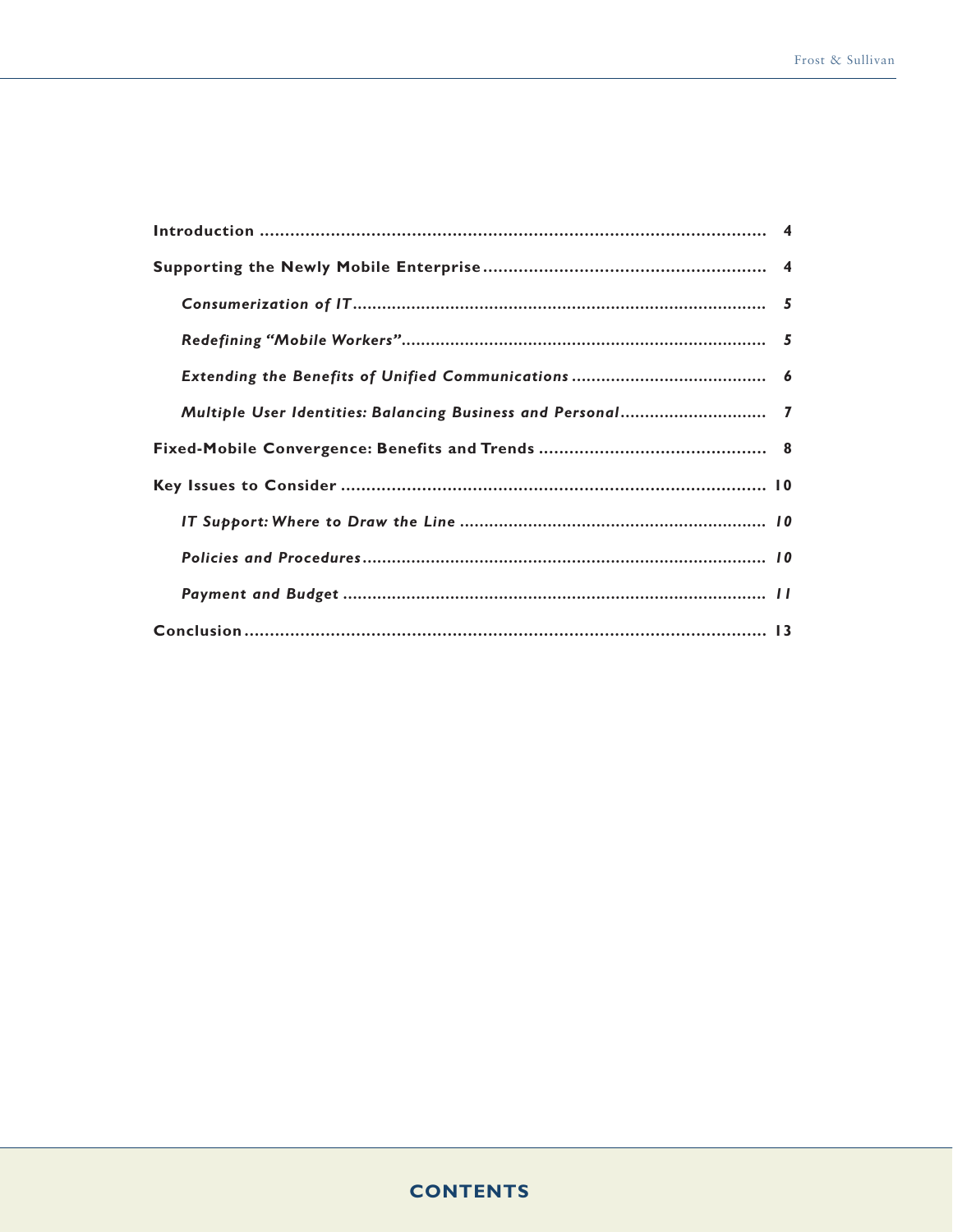## **INTRODUCTION**

The world is becoming increasingly mobile, and businesses are feeling the impact. As more employees work in locations different from those of their colleagues, managers and direct reports, as well as customers and partners, they are struggling to stay connected in an always on, increasingly virtual workplace. Companies must respond by making it easy for people to stay in touch on any device and from any location—all while ensuring employees have access to the same corporate enterprise tools and communications experience regardless of whether they're working from a home office, airport, hotel, or formal business location.

Equally important is the effect that consumer trends are having on IT: In less than three years, the iPhone went mainstream in more than 80 percent of Fortune 500 companies; in less than two years, Android business users reached 3 million; and in less than a year, tablets have gone from newbie to necessity among technologists and mainstream buyers alike. Furthermore, more than 3.4 billion mobile apps were downloaded in 2009, a significant number of which were related to business productivity.

These trends are having a clear impact on IT managers, who must find a way to balance the needs of their end-users while keeping costs in check and security and controls tight. Employees will use mobile devices and consumer services like Skype regardless of whether companies support them or not. Today, almost all CIOs know that the number of mobile employees in their organization is growing, and that they're no longer limited to the road warriors of old. IT managers must implement an enterprise mobility solution in order to stay competitive in a world in which business gets done 24/7, from any location and on a growing number of devices.

Companies that look for ways to support their mobile workers on PCs, smart phones, desk phones and tablets will keep costs in check, boost user productivity, deliver a consistent user experience, and maintain a single, manageable corporate identity for all end-users. An integrated client can enable single-number reach and identity across all devices, unified voicemail, call hand-off, high-quality video, presence and chat, and integrated call logs and corporate directories. An integrated client also helps companies effectively manage communications technology, while letting employees work from anywhere.

This white paper will highlight the changes in the mobile workplace; outline the benefits of unified communications (UC) and Fixed-Mobile Convergence (FMC) for mobile workers; identify the key market trends and business challenges IT managers must pay attention to now and into the future; and offer best practices for choosing a solution that will deliver clear ROI.

## **SUPPORTING THE NEWLY MOBILE ENTERPRISE**

One of the biggest changes in the business world today is the growing number of mobile workers. This is not because people are traveling more for business (indeed,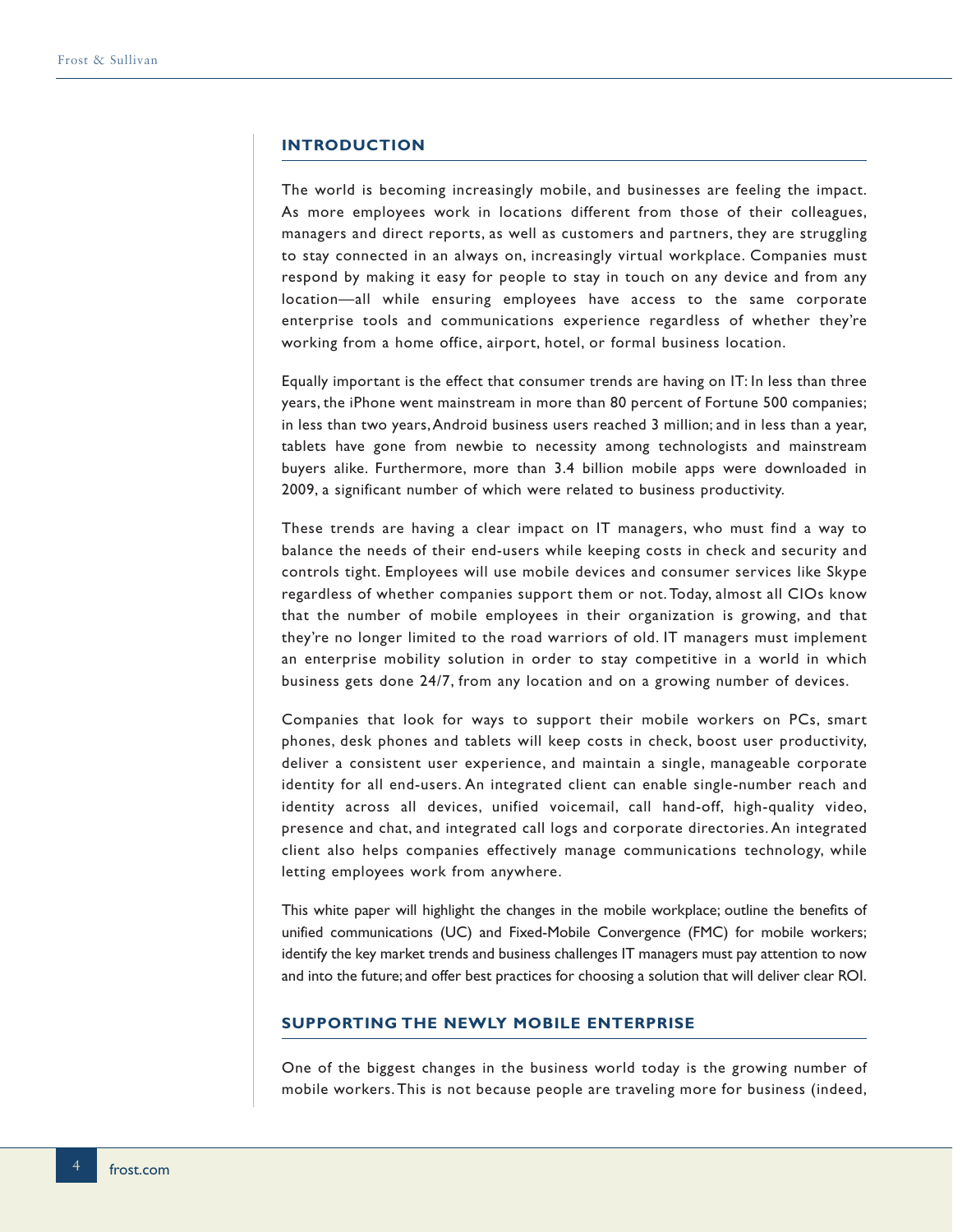business travel decreased by more than 14 percent in 2009, according to the National Business Travel Association). It's because they are blending home life and work life in ways we've never seen before, thanks to applications and devices that allow them to stay connected, communicate and work from anywhere.

## *Consumerization of IT*

Until now, the new generation of mobile workers has enabled its own mobility by using personal devices and services (primarily smart phones, feature phones and, lately, tablets, as well as Skype and GoogleTalk) to conduct business. But that needs to change; the practice can save companies money, but ignores the security and control risks associated with personal adoption.

That said, simply disallowing the use of consumer technology in the enterprise won't work. As employees increasingly use mobile phones and devices to communicate and collaborate with friends and family, they will expect to use the same technology for work—and if you don't give it to them, they'll get and use it on their own. The result: employees making calls to key clients and business partners from their personal phone numbers; skyrocketing cellular costs; no logging or other security and compliance capabilities; and a lack of integration with other enterprise applications and data stores.

To solve this problem, companies should provide workers with a complete set of enterprise-grade UC tools and look at ways to extend secure, reliable communications to their mobile employees who need it, while allowing those users to choose their preferred device. By deploying and managing enterprise applications for their mobile employees, companies ensure those workers stay as productive as possible, in a cost-effective manner, and while maintaining a single corporate identity.

## *Redefining "Mobile Workers"*

In the past, companies only had to concern themselves with true road warriors sales people, executives and service personnel—and outfit them with the tools they needed (typically a cell phone, and either a laptop or industry/job-specific device) to do their work from the road. But today's mobile employees are different; they may not travel routinely for work, but they are working routinely from home, on their commute, evenings and weekends, and so on.

Deciding on a mobile policy will be one of the biggest budget and support challenges for companies in the years to come, and it will involve business decisions as much as technology ones. Executives must assess the mobility needs of all their employees, determine what their device strategy will be, and provide the employees with the applications needed to stay productive, securely and cost-effectively.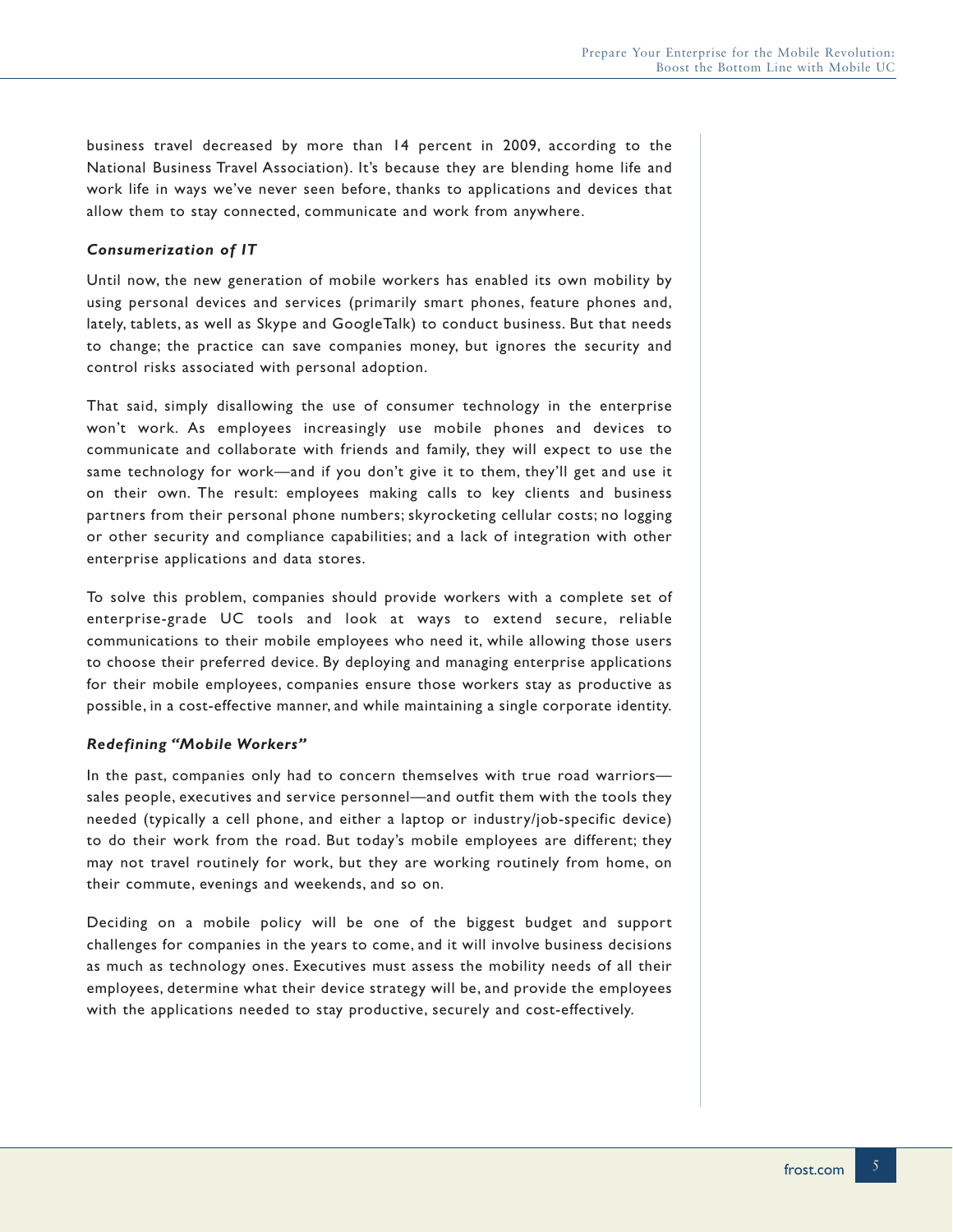Companies have three options for handling mobile workers:

- 1. Provide (i.e., buy) one standard device in each category (smart phone, tablet, soft phone) for a growing number of employees. This lets the business own the hardware and software, and maintain security and control over identity, applications and network traffic. It also gives the company control over access to the device and the data on it should the employee leave the organization or the device get lost or stolen. This may raise the budget, and it can limit employee choice, but it ensures employees have the tools they need to do their jobs from anywhere, while providing enterprise control.
- 2. Let employees choose their own device from a set of standard options, and provide business applications for communications and collaboration. This gives IT control over the business applications employees use on their handhelds, but at a lower cost; and it lets users toggle between "personal" and "business" identities. But it does raise support issues for IT, which may find itself troubleshooting hardware it doesn't own.
- 3. Don't purchase or support mobile devices for the majority of employees. This option carries all the security risks discussed but has the lowest cost to IT. It also forces employees to restrict when and how they work if they do not have access to the corporate applications from their personal device.

### *Extending the Benefits of Unified Communications*

Unified communications applications deliver a complete set of voice, data and video capabilities in a single integrated experience. A UC application includes basic and advanced telephony features, including single-number reach, integration with the corporate directory, and unified messaging; presence and chat; audio, Web and video conferencing; and integration with e-mail, calendaring and collaboration applications. The goal is to make it easy for employees to find the right person at the right time, and then use the best form of communication to get information and make decisions in real time.

But as more employees go mobile, and work in locations that are different from those of their colleagues, managers and direct reports, they need access to UC tools from anywhere. For example, if they're working from a home office or hotel room, they can leverage a PC-based application to get presence and contact information, then place or receive calls, chats and conferences right from their desktop—without incurring long-distance charges, and while maintaining a single corporate identity. If they're working from a remote office site, they can use hot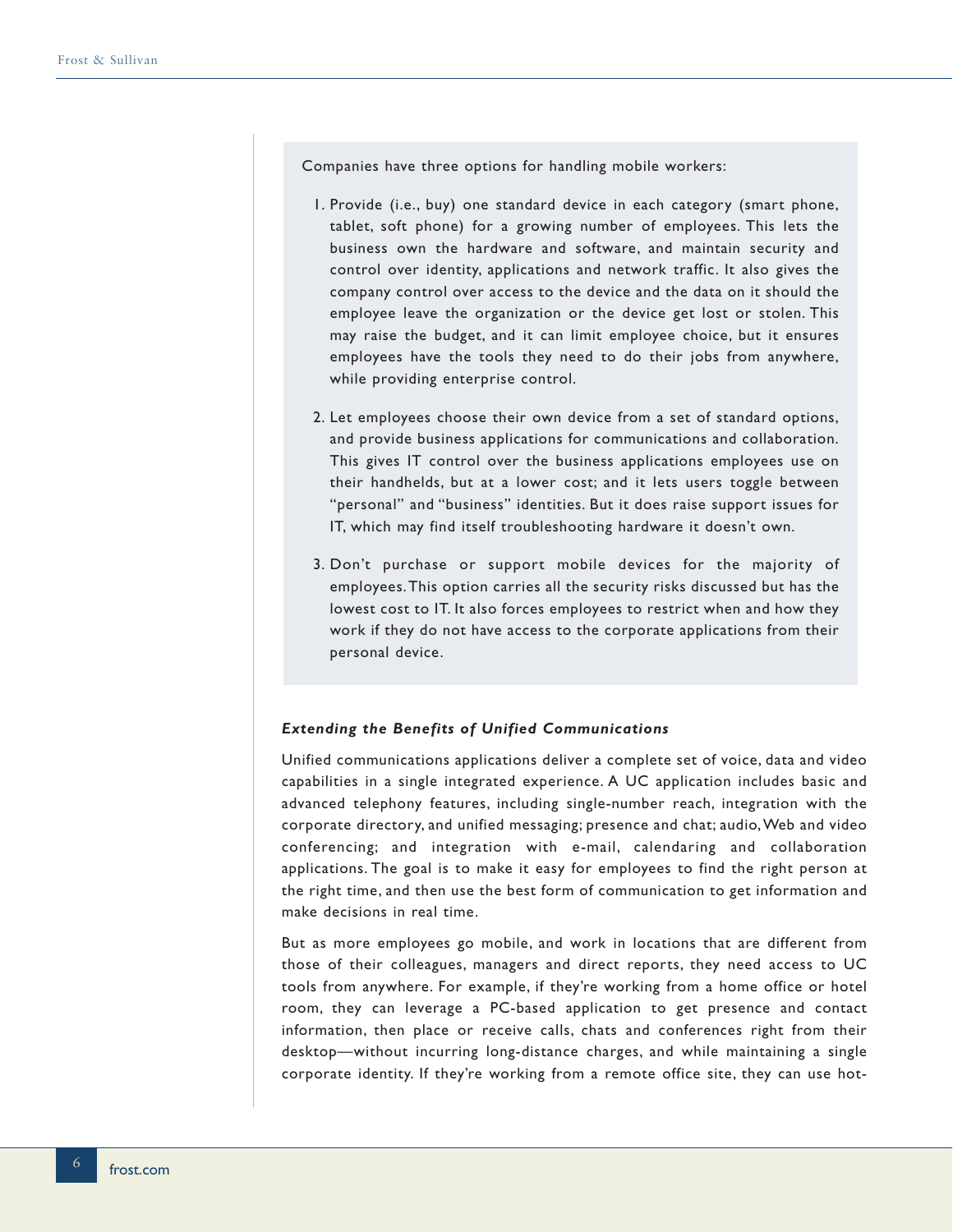desking to access their personal profile and phone number from a cubicle anywhere on the corporate campus. And if they're working from the road, they can use a mobile client for single-number dial and reach, plus easy access to corporate directories and other critical business information. The goal is to give users a choice of clients that provide a consistent set of services and experience, regardless of the device they're on or the location from which they are working.

Frost & Sullivan research shows that giving mobile workers access to a full suite of enterprise communications is one of the best ways to keep them productive regardless of where they're working, when, or on what device. In a recent survey of 200 CXOs, 86 percent of companies that have deployed unified communications and collaboration (UC&C) technologies say the tools have improved innovation within the organization; of those companies that have deployed collaboration tools, 72 percent say that they have experienced better performance; and 77 percent of C-level executives believe UC&C technologies enhance employee mobility. Furthermore, 66 percent of C-level executives believe UC&C technologies allow for faster access to people and information, which is critical in this global, 24/7 business environment.

Enterprise Checklist: Is it Time to Give Employees Mobile UC?

- Your employees, partners and customers are located in more than one place.
- You want to drive better collaboration.
- You need to cut cellular and long-distance costs.
- You want to improve employee productivity.
- You're considering UC as part of a communications update.
- You must support employees who work outside normal business hours.
- Your employees are using consumer-grade services on their own.
- You want to maintain corporate security and regulatory compliance.

#### *Multiple User Identities: Balancing Business and Personal*

When employees use their mobile phones for business, it creates issues around their identity: at any given time, they may be placing calls for work or personal reasons. The company has an interest in separating these two personas. When the employee is placing or receiving business calls, he is representing the organization; his caller ID should display a corporate number, contacts should be able to reach him by dialing a single, consistent number, and all records around the call, such as call logs, should remain with the business. On the other hand, the employee also has an interest in keeping his personal calls personal.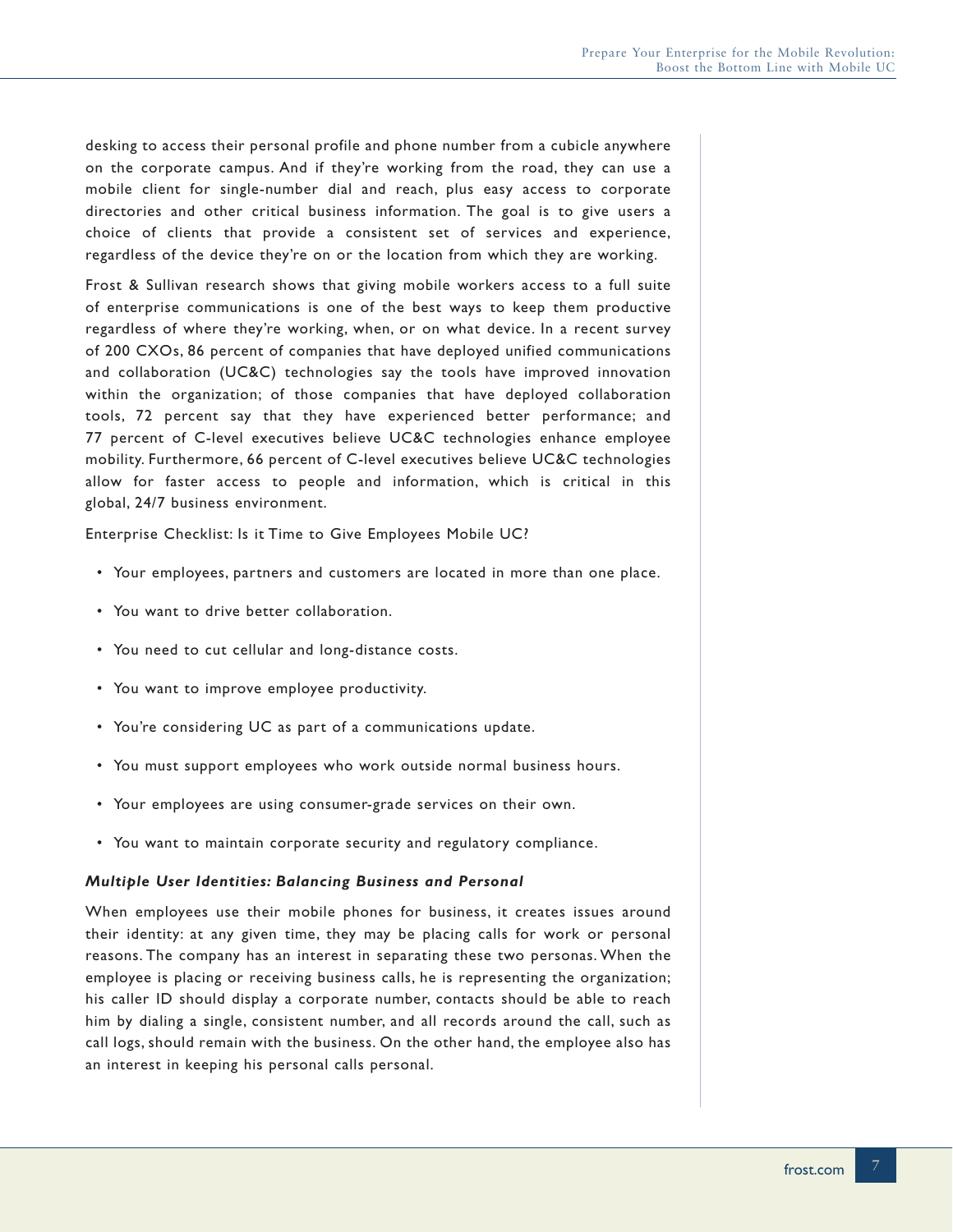Deploying enterprise-grade telephony features on a mobile device or PC ensures that when the employee uses his mobile device or computer for communications, a separation exists between his business identity and his personal one. Using the mobile client or soft phone allows him to place and receive calls as an employee, from a corporate number, using directory services, enterprise call controls and logging, and single-number reach. When he's operating as an individual user, he can simply use his cell phone or consumer VoIP service, such as Skype, as he normally would.

### **FIXED-MOBILE CONVERGENCE: BENEFITS AND TRENDS**

As companies move to support their growing number of mobile workers, many are looking at ways to save money, as well as deliver advanced communications capabilities. Fixed-mobile convergence, or FMC, can go a long way toward achieving this goal. Frost & Sullivan defines an enterprise FMC solution as any feature, service or product that allows a mobile device to connect with the corporate PBX or WLAN to extend corporate telephony features and applications and deliver costrelated benefits through the integration of wired and wireless networks.

- A FMC solution can deliver one or more of the following capabilities:
	- Basic PBX mobility (or PBX-to-mobile extension)
- Session redirection (device handoff)
- Single-number reach
- Single voicemail access
- Manual or automatic session continuity (call handoff)
- Mobile UC features (e.g., mobile and corporate presence/IM, UM, conferencing, etc.)

A basic FMC solution will deliver first-level PBX-to-mobile extension, including such capabilities as single-number reach, simultaneous ring, single voicemail, and call-control features (e.g., call forward, do not disturb, call hold/resume, etc.) to the mobile device. An advanced FMC solution will also deliver more advanced UC capabilities, such as mobile and corporate IM/presence, unified messaging, conferencing, and dual-mode voice call handoff (manual or automatic) between networks.

Frost & Sullivan estimates that in 2010, the overall worldwide enterprise FMC market reached 3.33 million FMC units shipped—a growth of 32.7 percent yearover-year. FMC offers significant cost savings to enterprises that deploy it, and as enterprises recognize those ROI benefits, Frost & Sullivan expects the compound annual growth rate of enterprise smart phone units shipped with a FMC solution to be around 53.0 percent between 2010 and 2014.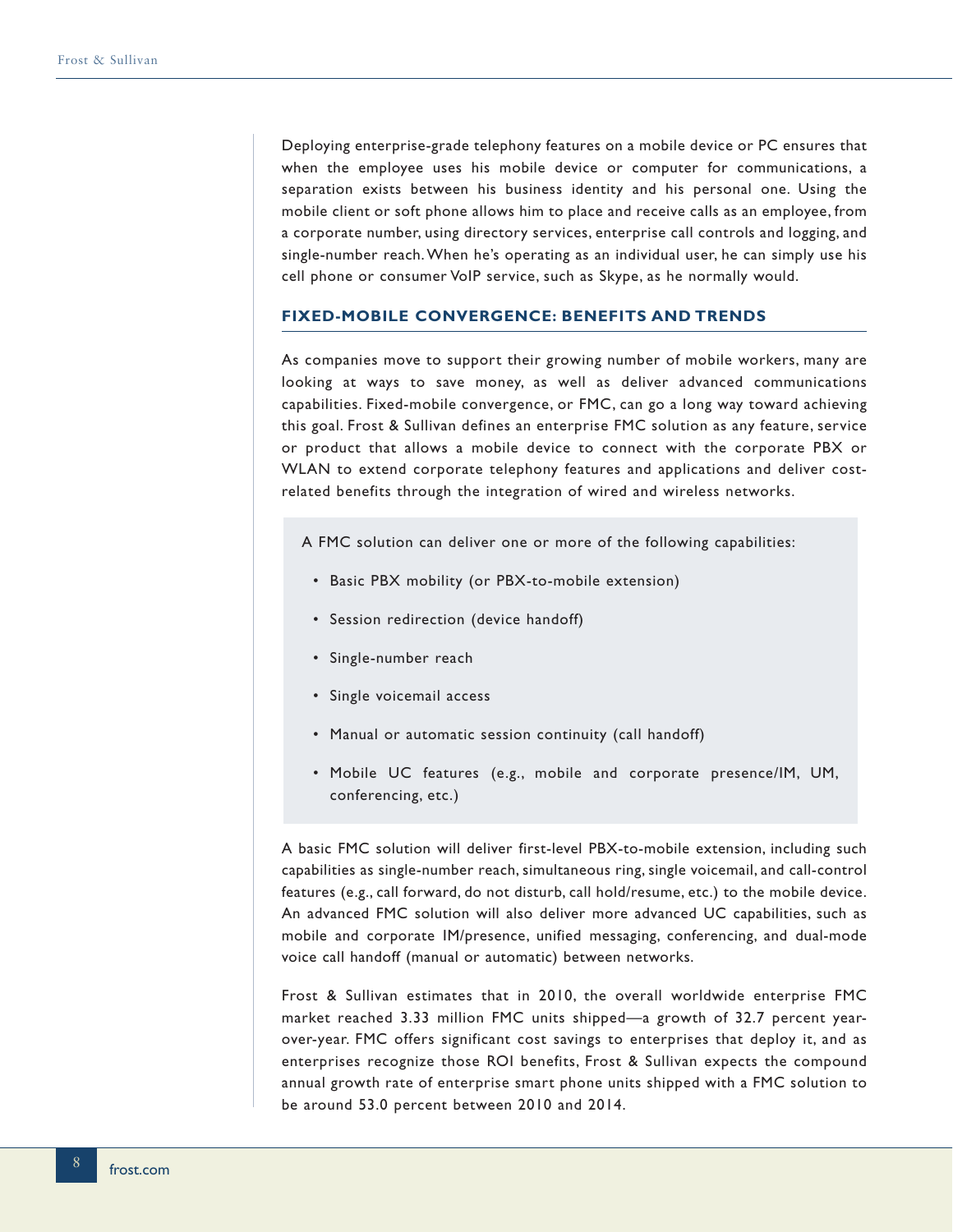In a recent Frost & Sullivan survey of 200 C-level executives, half of the participants said that their organizations currently use mobile extensions, with usage higher in the healthcare, IT and financial industries. Businesses are using enterprise FMC solutions widely at all levels of their organizations, and 91 percent of users say FMC solutions are very (61 percent) or somewhat (30 percent) important to the organization.

Furthermore, 49 percent of participants identified mobile/cellular phones as one of the primary devices used for business communications, and 34 percent use soft phones as their primary endpoint. Improved collaboration and productivity across geographically dispersed teams, cost reduction, and employee mobility enhancement are cited as the top three most important benefits of using enterprise FMC solutions.



#### **Figure 1: Top Perceived Benefits for Enterprise Mobility/FMC Solutions**

The Benefits of FMC Solutions Include:

- Cost Savings through accessing the enterprise dial plan and transferring mobile calls to low-cost networks, the elimination of global roaming charges, and least-cost routing.
- Increased Productivity through increased availability and responsiveness.
- In-Building Coverage to address poor indoor cellular coverage.
- Leveraging Technology Investments such as WLAN infrastructure or a UC platform.
- Management and Control over mobile communications.

Future usage projections are strong: 92 percent of those organizations already using an enterprise FMC solution plan to use the technology more extensively or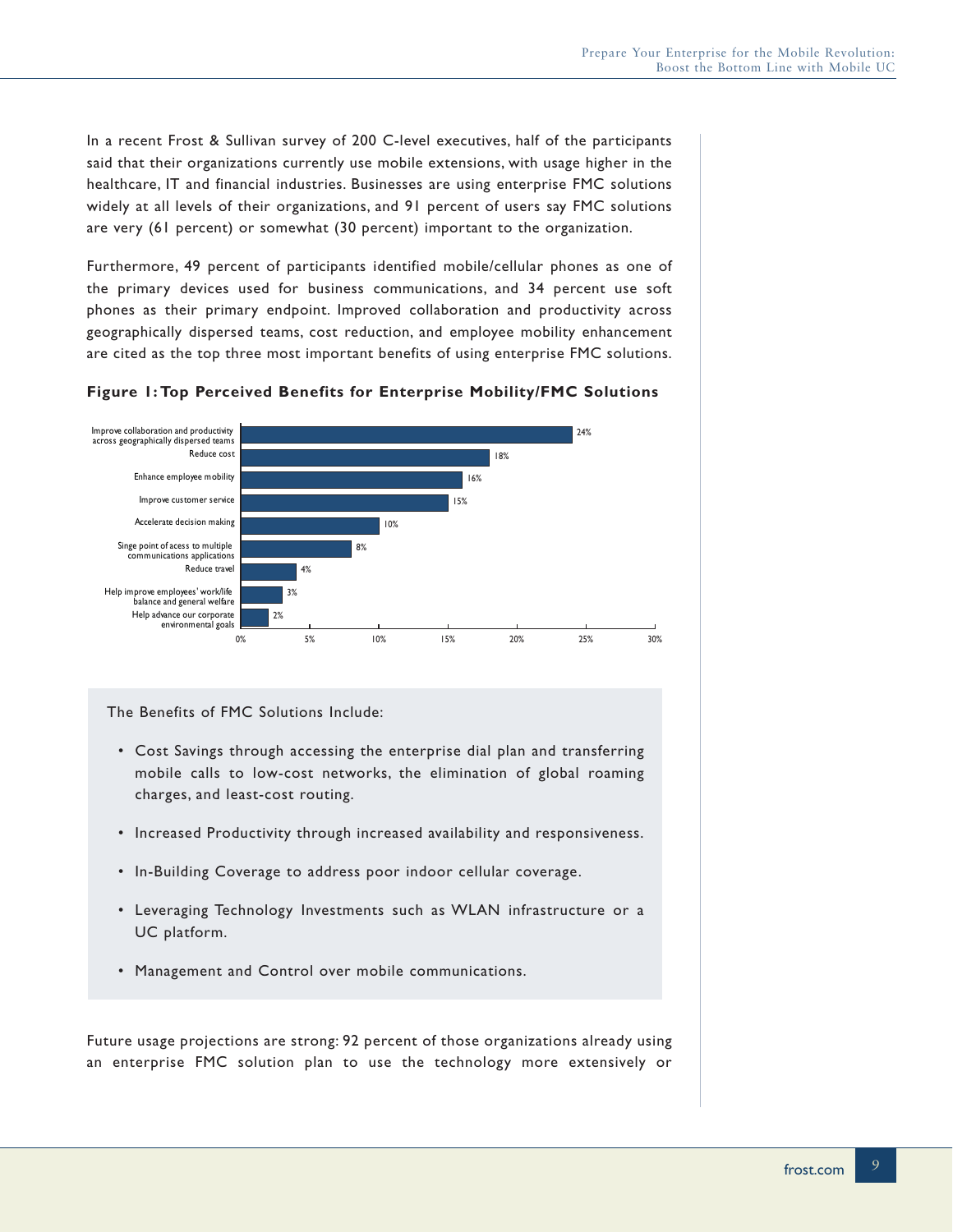maintain usage at the same level over the next 12 months, and 51 percent said that their budgets for enterprise FMC solutions have increased over the past 12 months. Among participants not yet using an enterprise FMC solution, 57 percent indicate plans to do so in the future.

## **KEY ISSUES TO CONSIDER**

As companies deploy advanced mobile solutions, including FMC and UC applications, they must manage them as they would any other IT resource. But certain issues are likely to arise that are unique to mobile users, devices and applications—and IT and line-of-business managers should be prepared to handle them.

#### *IT Support: Where to Draw the Line*

When it comes to mobile users, many companies take a hybrid approach to technology deployments. Typically, organizations will allow employees to buy and use the mobile device of their choice—whether it's an iPhone, Android or BlackBerry, or even an iPad or other tablet—then reimburse them for certain charges (cell minutes while traveling, data access, etc.). But as companies install mobile enterprise applications on those user-owned devices, they must consider how, and to what extent, they will support the hardware that runs the software.

If an employee has a support issue with the mobile application, he or she will need, at the very least, telephone support. But if the application is encountering problems with the device itself—or if MIS can't resolve the issue without seeing the machine—that may require the employee to send his or her personal device to the organization for repair. The company must decide whether it wants to take on the cost of such support, as well as what guarantees and alternatives it will offer to the employee who is relinquishing his phone to the company for a day or more.

## *Policies and Procedures*

If IT opts to deploy a UC client on an end-user device, it risks conflicts with other applications, or the operating system itself, which may interfere with performance of the enterprise application. IT cannot reasonably forbid employees from running apps of their choosing on the devices they purchase and pay for, but it can offer best-practice recommendations for running corporate applications effectively, and it can require employees to abide by certain rules and requirements before they download business applications to their device.

In some cases, employees will access enterprise applications without the express consent—or even knowledge—of IT, either by downloading a free version via an app store or by accessing a Web client via the Internet on the mobile device. Companies can discourage this kind of access, but it's unlikely they will prevent it; they are better off deploying an officially supported version of the software.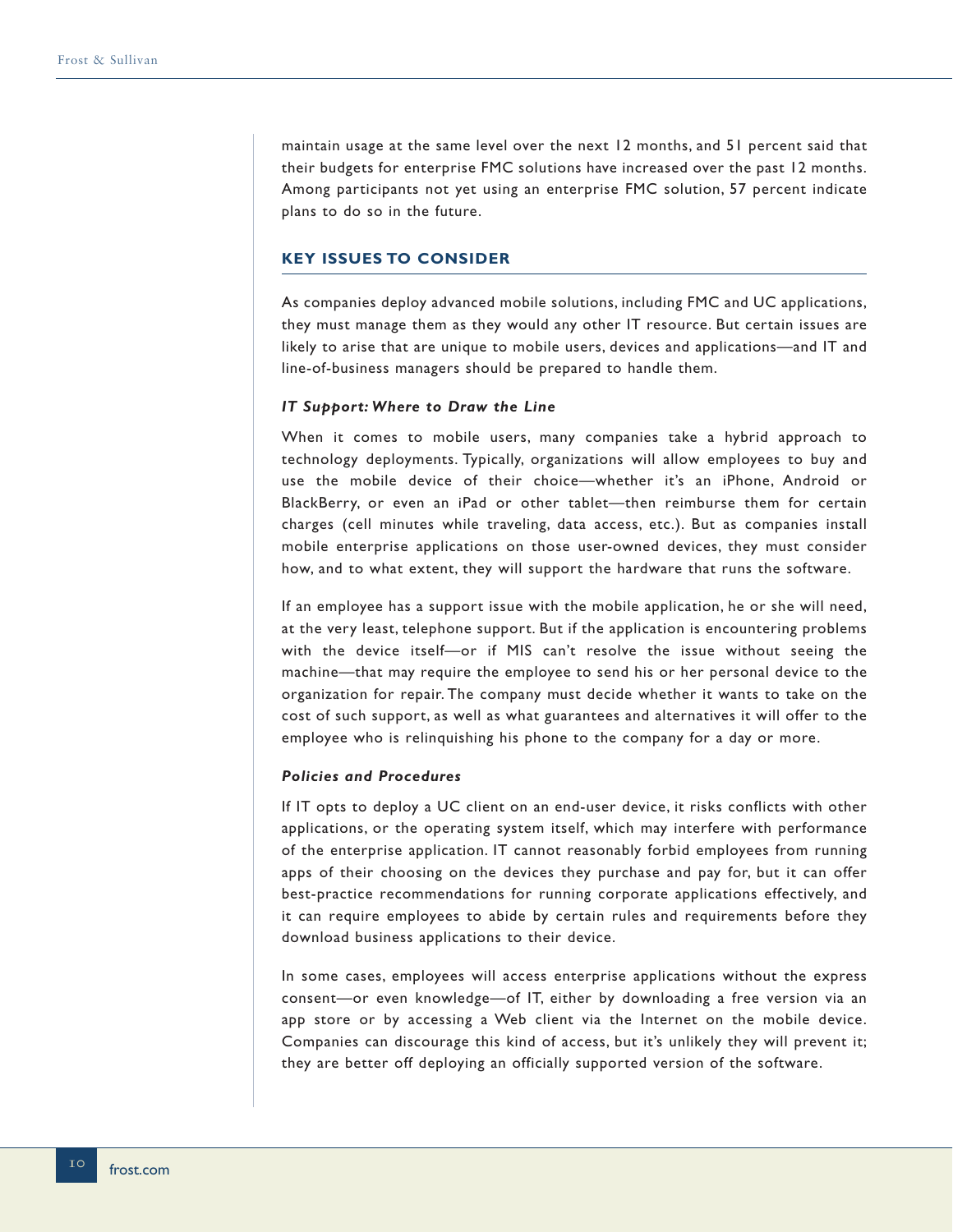## *Payment and Budget*

Historically, companies have purchased and issued mobile devices for only a small segment of their employee population. They have also issued desktop or notebook PCs to knowledge workers, who typically also get a desk phone and landline connection. But as the enterprise goes mobile, these budgetary arrangements need to change.

Today, some companies choose to give more of their employees a mobile device and/or a PC soft phone, but they may opt not to pay for a desk phone or landline service. Others will continue to expect most employees to use their personal mobile phone for business, but they will reimburse a certain type or level of charges, or give them access to a mobile UC client or FMC application, to boost productivity and keep connectivity costs in check.

Either way, in order to support the increasingly mobile workforce, businesses should be prepared to pay for mobile communications for more employees than they have in the past. With advanced FMC and mobile UC applications, those same organizations can keep those costs in check.

#### *Avaya Mobility at a Glance*

Avaya is one of the pioneers in fixed-mobile convergence, and it has recently announced a number of new capabilities within its mobile portfolio. Avaya mobility applications enable choice in device and application, a consistent user experience, and tight, secure integration to enterprise applications and information. This provides a clear ROI for IT and business managers.

Avaya's enterprise mobility portfolio is one of the broadest in the market, offering mobile extensions (Extension to Cellular for Avaya Aura® and Mobile Extension for Avaya CS1000); advanced FMC solutions (Avaya one-X® Mobile); dual-mode FMC with third-party vendors; advanced integrated presence across Avaya endpoints and soft clients—including Microsoft OCS—and mobile devices; and a wide variety of mobile clients.

Avaya lets customers obtain client software licenses via the Avaya UC All Inclusive bundles within its Avaya Aura Enterprise Edition packages (customers receive the UC bundle software as a free entitlement). Customers purchasing the Avaya Aura Standard Edition can purchase the UC client application suite for only \$60/user. Avaya has enhanced its offerings by adding support for a range of Apple devices and Mac OS, as well as Android, RIM/Blackberry, Symbian and Windows-based operating systems. Unified call logs, contact lists and voice messages are consistent across endpoints and soft clients. This means users can see the same communications history logs on their mobile device, their PC and their desk phone for all corporate communications.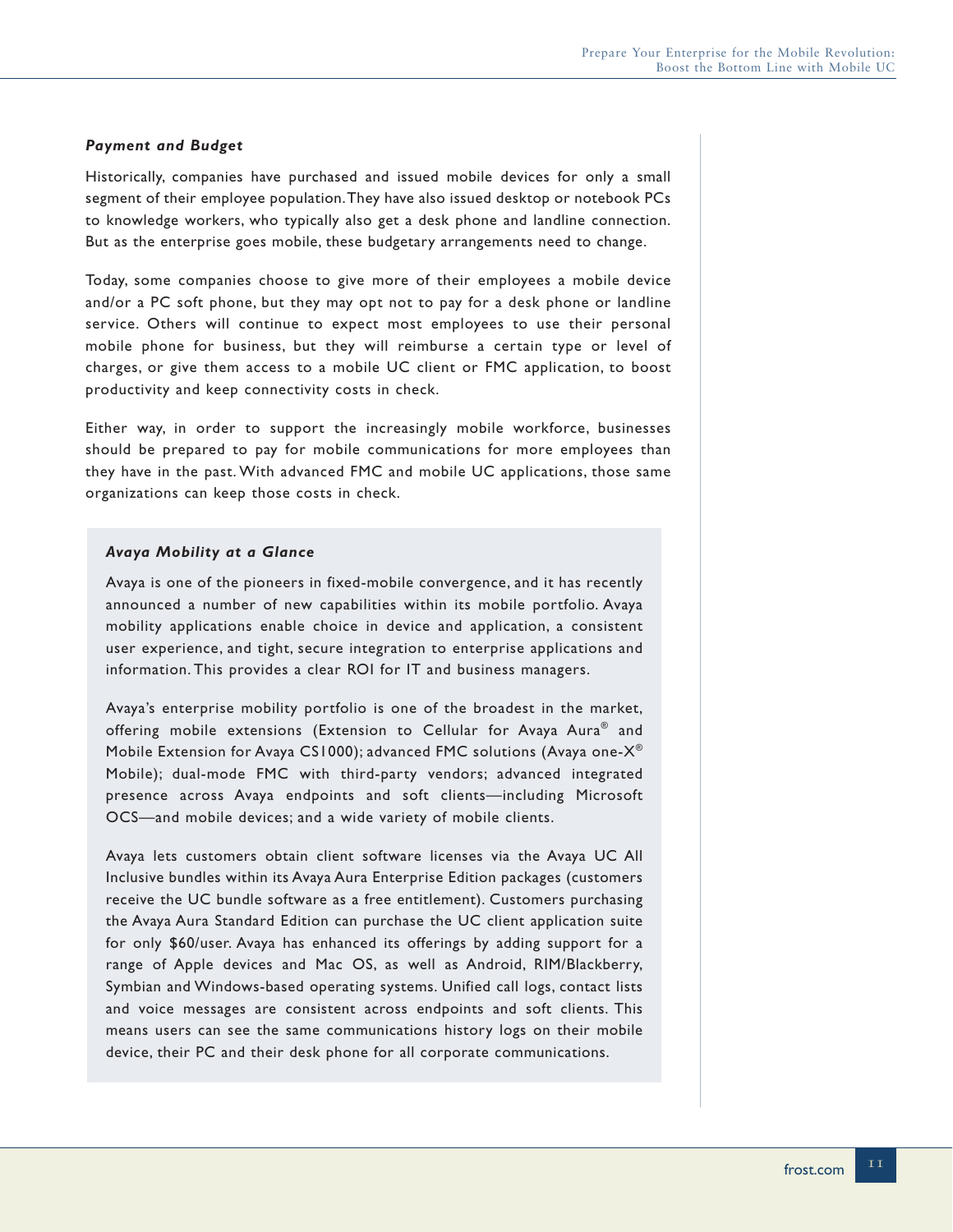On the back end, Avaya provides consolidated server-side UC applications, bringing management and administration onto a single, virtualized server, thereby reducing IT support requirements and operating costs for lower total cost of ownership.

Key mobility products include:

- Avaya one-X Mobile 6.1, a new release, expands its broad set of device compatibility by adding support for Android and a refreshed BlackBerry client that is optimized for touch. Both of these clients provide callintercept to automatically route outbound calls through the PBX. The Blackberry interface also supports auto-answer of PBX call-back. The Avaya one-X Mobile client provides users with a single number/single identity for both inbound and outbound calls, even if they are using a personal device, and allows bi-directional call hand-off between desk phone/client and mobile client. Through integration with Avaya one-XClient Enablement Services, one-X Mobile users have access to a broad range of unified communications capabilities, including visual voicemail, aggregated presence, and synchronized call logs and contacts.
- Avaya one-X Mobile Lite provides a streamlined feature set through a graphical interface for accessing Avaya Extension to Cellular features. Designed for the Apple iPhone, this client offers a range of mobility features without requiring the deployment of a client server. Customers can easily upgrade from the Lite client to the full client at their own discretion.
- Avaya one-X Mobile SIP for iOS, a new addition to the portfolio, provides users access to their enterprise communications (SIP only) from all Apple iOS devices via a WLAN or cellular data network (3G/4G). It supports dial-plan integration, PSTN access, call persistence, call control, transfer call, conference call, message waiting indicator, voice over Wi-Fi, and corporate directory integration.
- Avaya one-X Communicator R6.1, the company's latest release, provides enhanced audio and UI. This rich unified communications client can be deployed on desktop or laptop computers in one of two ways: standalone or integrated with a client server. one-X Communicator provides access to voice calling, audio conferencing, corporate directory, intelligent presence, instant messaging, high-definition point-to-point video calling and video conferencing, and can allow organizations to integrate with other desktop productivity tools like Microsoft® Office Communicator. When one-X Communicator is integrated with Avaya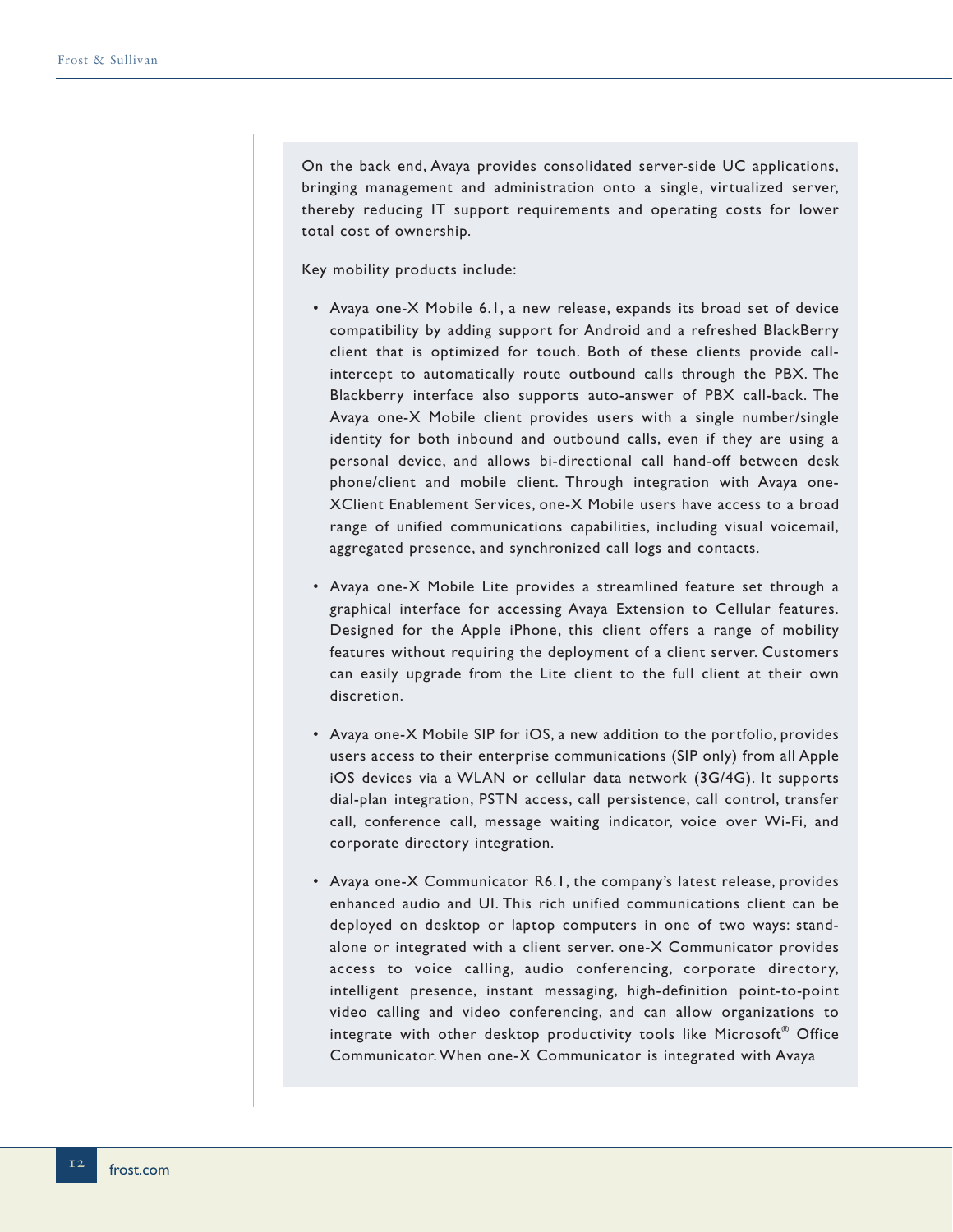one-X Client Enablement Services, users have access to visual voicemail, conference bridge control, and synchronized call logs and contacts. Support for both H.323 and SIP end-points is available and, optionally, one-X Communicator can be deployed using a Citrix Xen App.

- Avaya one-X Communicator for Mac OS, another new addition to the portfolio, is designed specifically for Mac desktops and laptops operating in an Avaya Aura SIP-enabled environment. Flexible modes of operation enable the user to select a voice path via VoIP (using the computer for audio) or via an alternate voice path such as home phone or mobile phone. Regardless of mode selected, complete call control is achieved on the Mac.
- Avaya one-X Portal lets users access enterprise UC from anywhere—all they need is an Internet connection and a Web browser.
- Avaya Desktop Video Device with Avaya Flare® Experience offers a fullfunction soft client, including VoIP, video, IM, presence, and six-way conferencing on an Android desktop environment.

# **CONCLUSION**

More and more, business is done from locations that don't meet the definition of a traditional office. A new breed of mobile employees is working from home and remote offices or on the road. They're working evenings and weekends. Often, they are using their personal mobile phone or tablet—or consumer services like Skype on their business PC—to enable communications and collaboration.

Companies must respond to this trend by making it easy for employees to reach one another, as well as business partners and customers, from anywhere, on any device, while ensuring that the employee has the same communications experience regardless of whether he's working from a home office, airport, hotel, client site, or remote office. Fixed-mobile convergence and mobile UC clients—deployed on smart phones, tablets and PCs—can help companies manage their increasingly mobile users while keeping costs low and productivity high. Most importantly, mobile UC clients enable the enterprise to maintain corporate security and personal identification privacy.